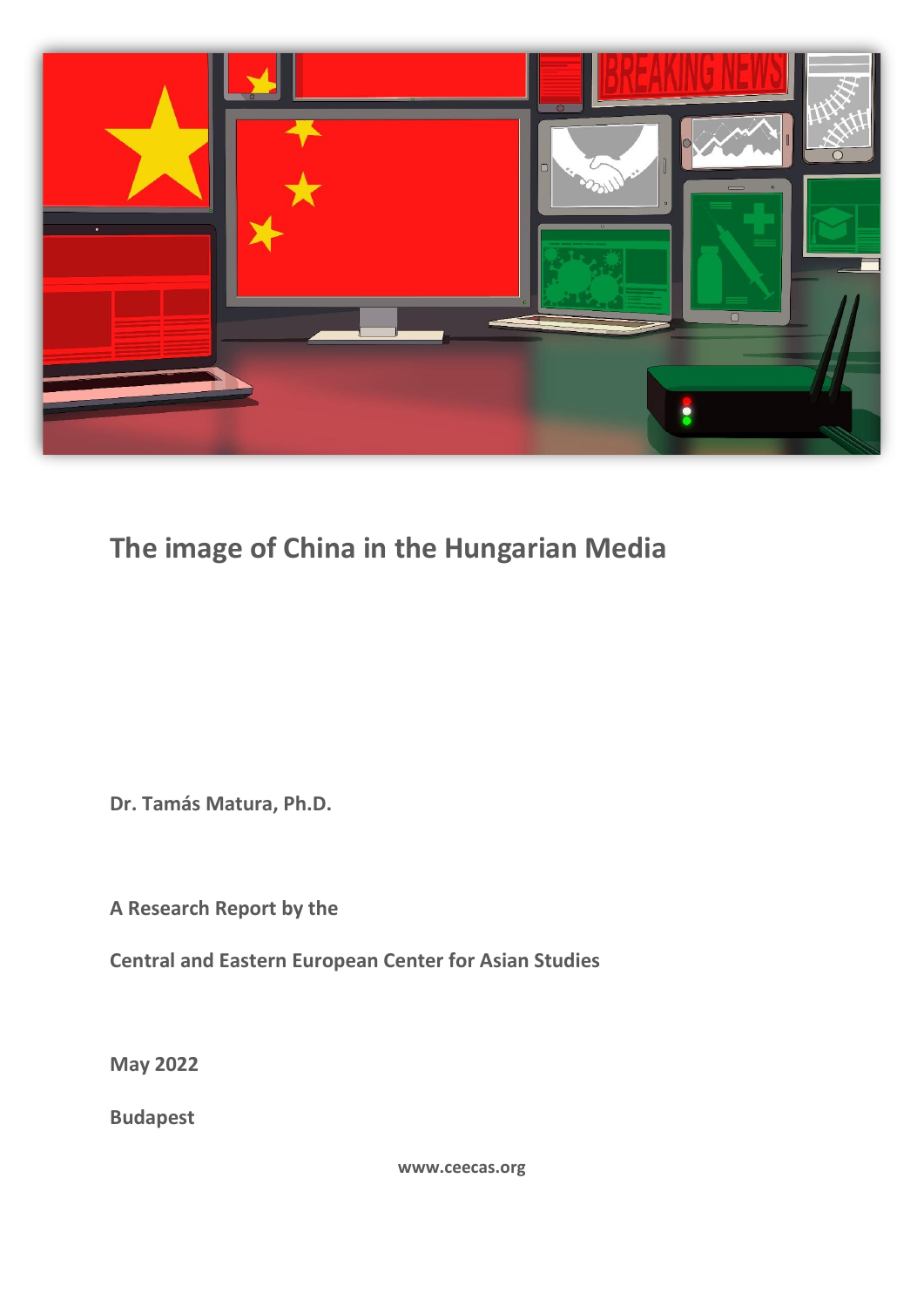## EXECUTIVE SUMMARY

- The frequency of media coverage of certain China-related topics strongly correlates with their domestic political significance.
- The issues of the efficacy of Chinese vaccines, Fudan University, and Chinese credit and investment were the three most important China-related topics in 2021.
- All analysed topics were covered both by media outlets close to government and by independent and opposition sources.
- The image of China is largely determined by the logic of domestic political camps. The main reason for articles with a positive tone is the friendly Chinapolicy of the Hungarian government, not the sympathy of the press itself.
- China does not have a strong and systemic influence on the Hungarian media.
- It is likely that the general perception of China among Hungarian public opinion has further polarised in 2021. Among pro-government voters, the positive media narrative may have boiled down to a more favourable image of China over the past year, while readers of independent and opposition media may see Beijing's role in a darker light.
- It is important to point out that based on the articles published in the relevant media, there was no trace of direct and systematic Chinese disinformation campaigns in 2021.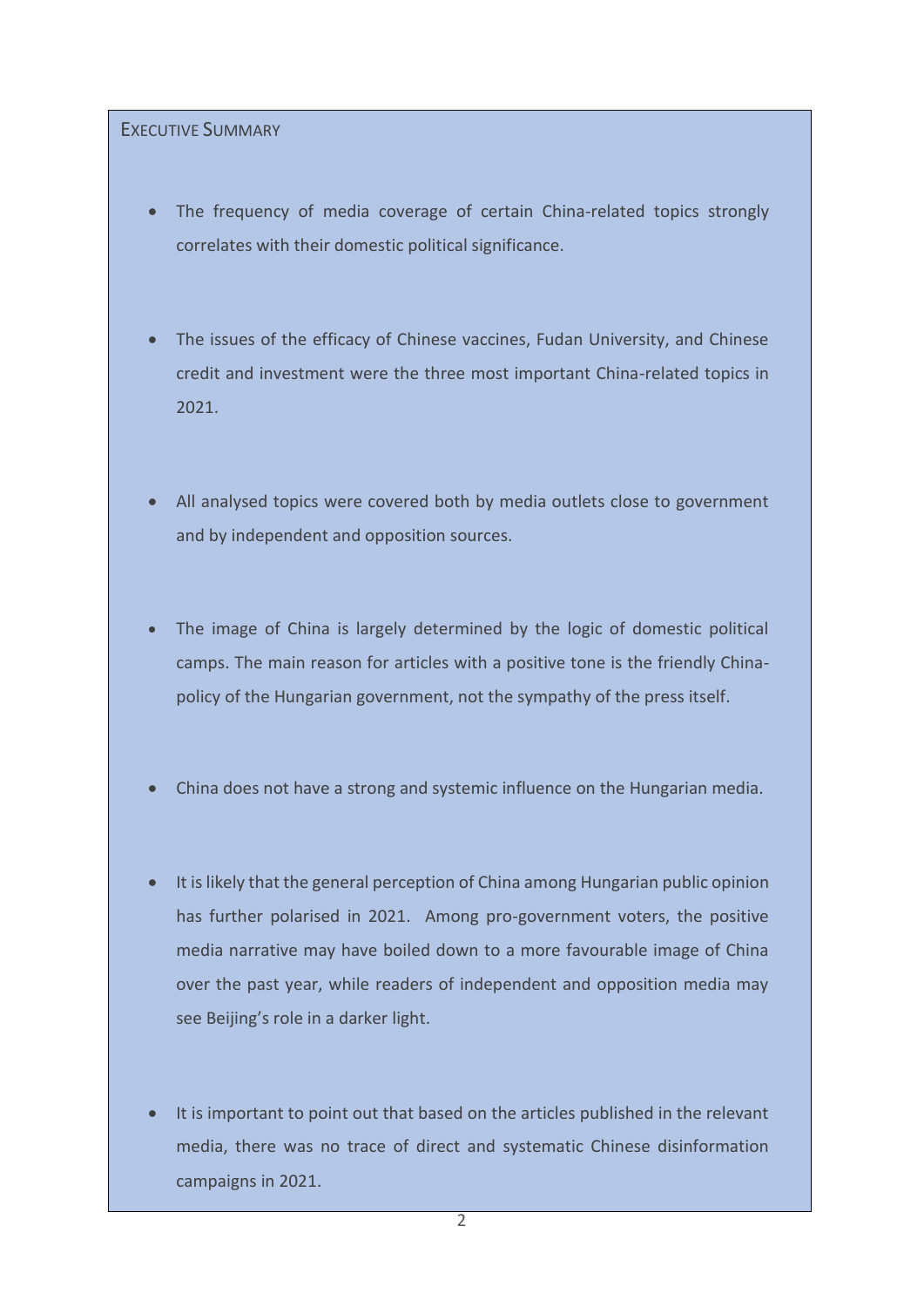#### **Introduction**

The rapid economic, political and military development of the People's Republic of China (PRC) is one of the most divisive developments of recent decades that may alter the existing global order. It is now commonplace that the PRC is rising from a poor and underdeveloped country to one of the strongest economic powers in the world in a very short time. At the same time, although lagging behind its economic strength, China's media presence in the world is increasing, partly as a result of its conscious efforts and partly as a result of growing interest from the Western media. Although it is true that Budapest has a very cordial relationship with the East Asian country led by the Chinese Communist Party, as a member of the Western alliance system, it is important to monitor the image of China in the mainstream Hungarian media that has the power to influence public opinion. It is also worth looking at which topics related to China are more often presented by the media and which ones are neglected. Based on all this, the position and attitude towards China of the main Hungarian media outlets can be drawn. The significance of this is well illustrated by the fact that while the importance of Hungarian-Chinese relations used to enjoy the support of the whole political spectrum in the past decade, bilateral ties became a major campaign theme in the year before the general election in 2022 as a result of the COVID-19 pandemic and the debates over the Fudan University.

#### **Methodology**

In the course of the research, the analytical team employed the online search engine of mainstream Hungarian media sources (index.hu, origo.hu, hvg.hu, 444.hu, 24.hu, telex.hu, Népszava, Magyar Nemzet, hirado.hu, Kisalföld), and reviewed all the news items published during 2021 that were in some way related to the most important topics concerning China in the analysed period. The following topics and keywords were first included in the research:

- The way China handled the pandemic
- The origin of the virus and the city of Wuhan
- The efficacy of Chinese vaccines
- Vaccine diplomacy (both Chinese and Hungarian)
- Mask diplomacy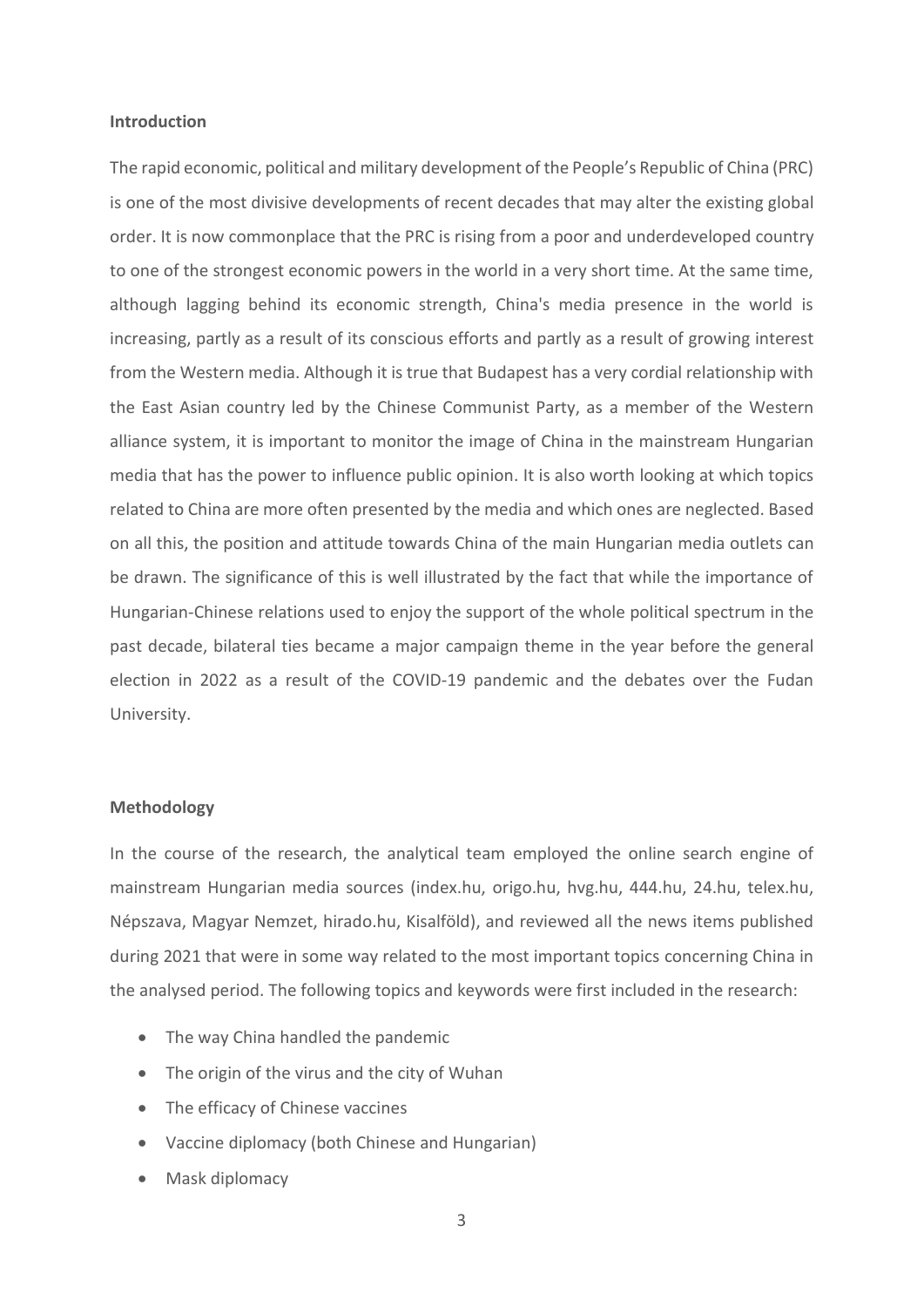- The case of Chinese ventilators
- Chinese loans and investments (including the Belgrade-Budapest railway)
- Fudan University
- 5G and Huawei

Out of the thousands of articles combed through by the research team, 1,030 items proved to be relevant because either one or more of the above-mentioned topics were covered in depth. However, articles in which a topic under study appeared, but only at the level of mention or enumeration, were omitted. The articles included in the final database were coded by the research team according to whether the tone of the article conveyed very negative, negative, neutral, positive, or very positive messages about China. It is important to note that during the coding, we did not examine the truthfulness of the article and the message conveyed, only what value judgment the particular news story may have influenced the reader in relation to China. Subsequently, we used statistical analysis to examine the direction in which a medium conveyed a message as a whole or on average, and which topics it dealt with more often and which topics were mentioned less frequently. Based on the preliminary results, two topics (mask diplomacy and the case of Chinese ventilators) were finally excluded from the analysis because they were addressed in only a negligible proportion of all articles (0.8 and 1.8%, respectively) during the study period.

Mr. Balázs Kiss has provided valuable help to the coding process of the research project.

## **Limitations**

Like all scientific research, this project has its own methodological limitations. On the one hand, due to limited resources, it focuses only on mainstream and national media, i.e. it does not cover smaller publications, tabloids and social media, and only partially covers local media. At the same time, it can be reasonably assumed that the media involved in the research directly and indirectly determine the Hungarian public discourse, as the relevant outlets publish the very same news not only in their original appearance (either in print or online) but also on their social media platforms. The inclusion of Kisalföld daily in the examined media is intended to make up for the lack of detailed research in the local media, as it publishes almost

4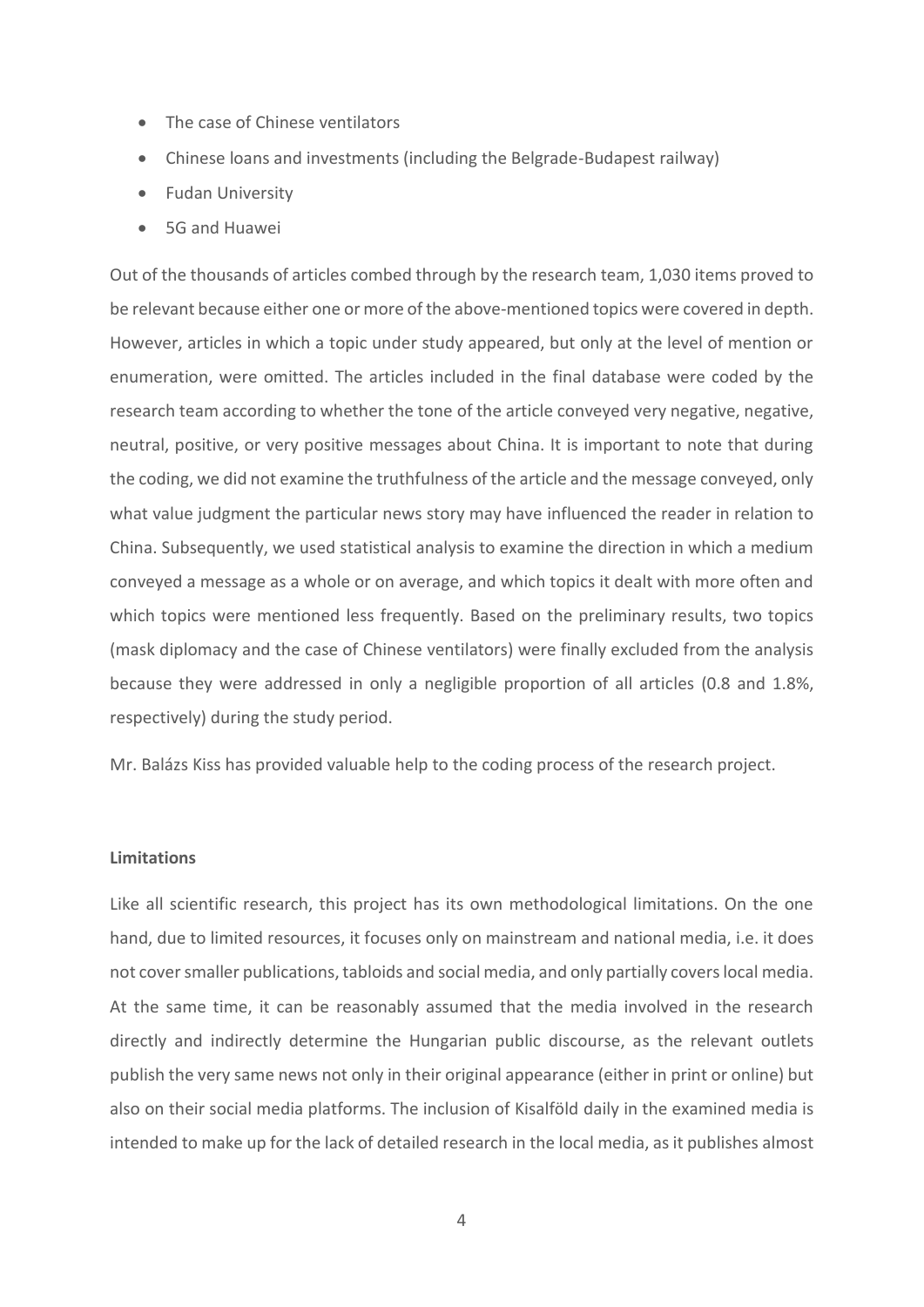the same news as other members of the pro-government KESMA $1$  group in every corner of the country.

Furthermore, the research does not cover television news because it is extremely difficult or even impossible to survey, as the texts of thousands of news items broadcast during the year are not available online.

Another inherent methodological problem in coding the tone of the articles was the individual hermeneutical buffer of the research team members, i.e. their interpretive framework arising from their own situation, which may have inadvertently influenced whether the message of a particular text was interpreted as a negative, neutral or positive. This uncertainty is something all similar research projects have to face. Although efforts have been made to automatise and neutralise the coding process using artificial intelligence and algorithms, previous experience has made it difficult to address the challenges posed by non-English texts and thus these methods were not applicable in our case. However, the concerns above have been largely allayed by the results of the research, as the attitudes of some media towards China do not contradict the scientific literature published previously.

### **Review of literature**

Over the past four years, several studies examining the image of China in the Central European media have been carried out in the framework of international cooperation. The first major research, covering the period of 2010-2017, was conducted by Czech, Polish, Hungarian and Slovak researchers under the auspices of AMO in Prague.<sup>2</sup> Regarding the Hungarian situation, the final study found that the media discourse on China was influenced by the political attitude of the given media outlet, that is, news sources considered to be close to the government conveyed a more positive picture of the People's Republic of China while independent or antigovernment sources painted a more negative image of China. One of the reasons for this may be that after the 2<sup>nd</sup> Orbán government came to power in 2010, it aimed to strengthen

 $1$  The Central European Press and Media Foundation was founded in 2018, to serve as a non-profit organization under which pro–Orbán government private media in Hungary was consolidated, as pro-government entrepreneurs handed over 476 media outlets to the Foundation.

<sup>2</sup> Karásková, I., Matura, T., Turcsányi, R. & Šimalčík, M. (2018). Central Europe for Sale: The Politics of China's Influence. AMO Policy Paper 2018 (3).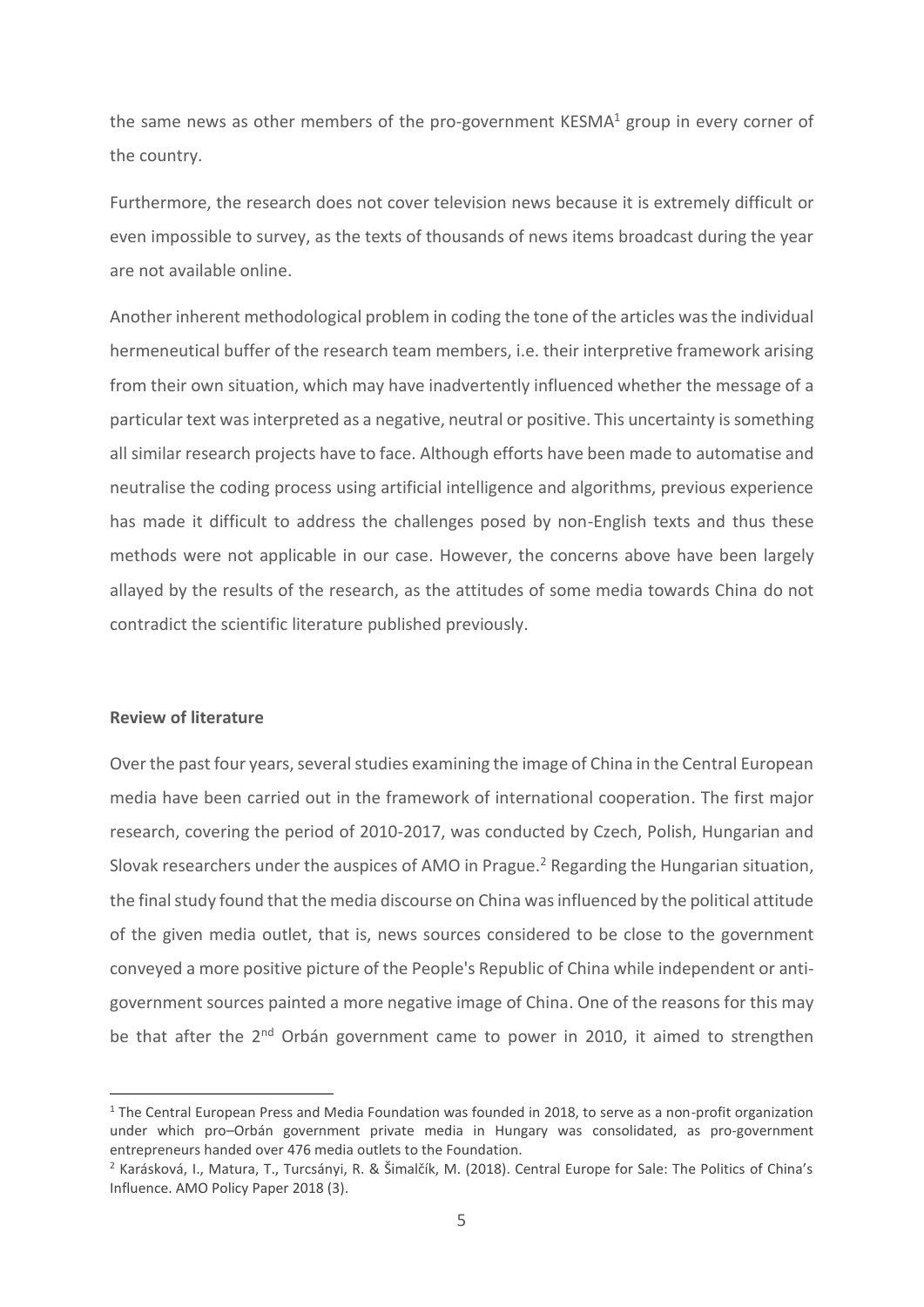business relations with the PRC, but a few years later the political dimension started to dominate the agenda in parallel with the deterioration of relations between the EU and Budapest. The Hungarian government has made a number of political gestures towards Beijing, often in opposition to the EU, suggesting that the Prime Minister would forge political capital out of his close ties to Beijing vis-à-vis the EU. While in the pre-2010 period, Fidesz members presented the most anti-Chinese sentiments in their parliamentary speeches, after their election victory, their critical remarks essentially disappeared. <sup>3</sup> All of this was naturally echoed in the tone of media close to the government (MTVA the Hungarian National Broadcasting company and the KESMA group), while independent and opposition affiliated media mostly opposed the government's position on China between 2010 and 2017.

Three years after the first study of the MapInfluenCE project described above, the research team once again asked key questions about how economic issues (Chinese investment) and security (China's involvement in building 5G networks) developed in the Visegrad countries (Czechia, Hungary, Poland and Slovakia) by the end of 2020. The results revealed that the press close to the government continued to report more positively about China than the opposition and independent media. However, the pro-government press rarely praised China itself. They emphasised the success of Hungarian foreign policy in establishing closer relations with China, and emphasised the importance of bilateral economic and political relations, i.e. the Hungarian policy towards China was portrayed in a positive light rather than the PRC itself.<sup>4</sup> However, all this did not prevent the voters of each party from forming a strong opinion not only about the Hungarian government's policy towards China, but also about the PRC. According to opinion polls conducted in the second half of 2020 by the Sinophone project launched by the Czech Palacky University, China's perception in Hungary also runs along domestic political division lines, and dislike or sympathy for Beijing depends primarily on which party one votes for. While it might seem logical that left-wing voters have less resentment against the seemingly communist China, in fact China is favoured by Fidesz voters the most, with a strong overrepresentation in the group of those with a positive view of Beijing. The link between the positive narrative in government communication and in the pro-

<sup>&</sup>lt;sup>3</sup> Karásková, Ivana, Alžbeta Bajerová, and Tamás Matura. "Images of China in the Czech and Hungarian Parliaments". AMO Policy Paper2 (2019).

<sup>4</sup> Karásková, Ivana, Alžbeta Bajerová, Tamás Matura and Matej Šimalčík. "Careful or careless? Debating Chinese investment and 5G technology in Central Europe". AMO Policy Paper (2021)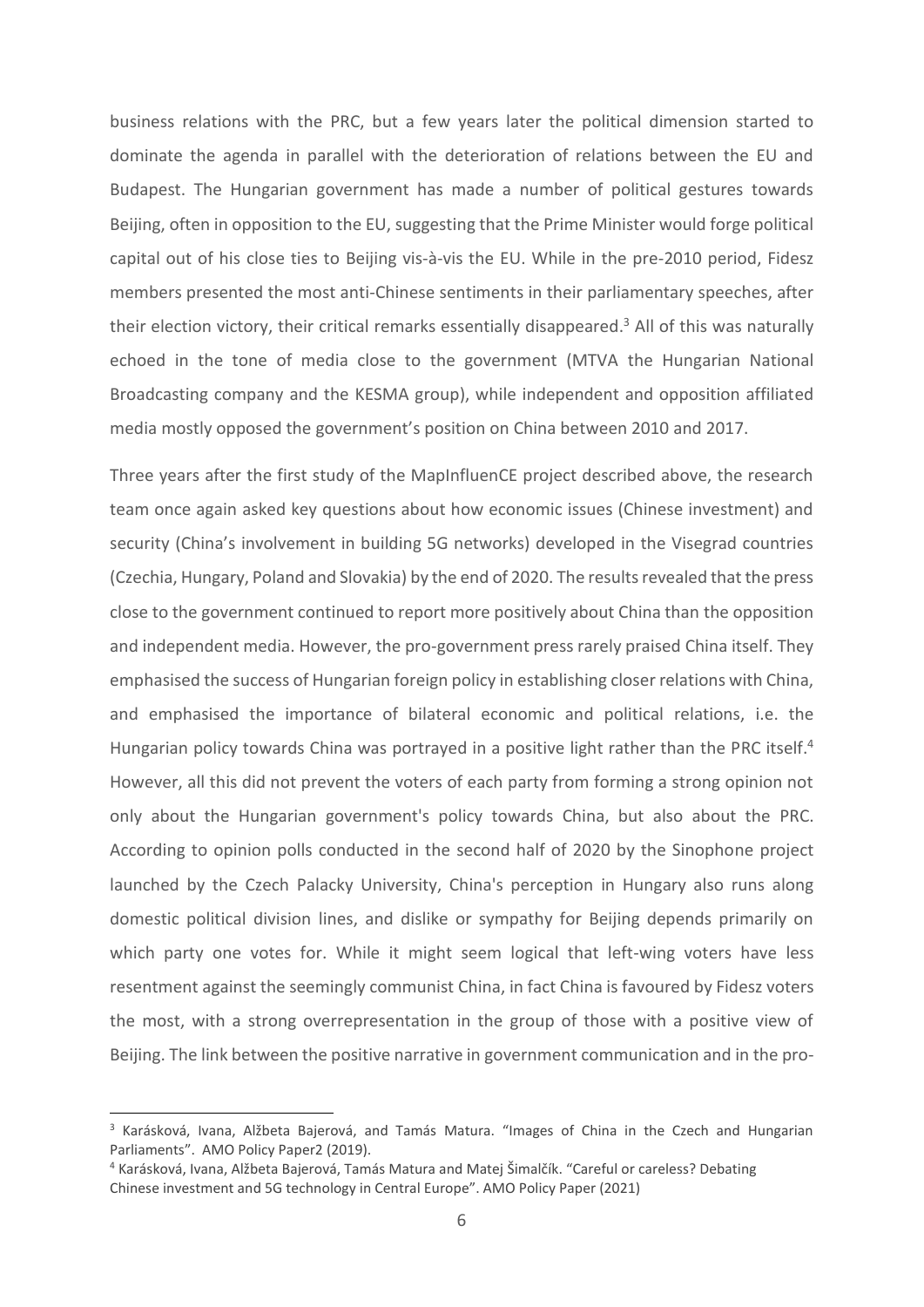government media and the positive shift in the views of formerly strongly anti-communist progovernment voters on China seems clear.<sup>5</sup>

Another important and interesting aspect of the present research is that in previous years there was no sign of Chinese (dis)information or other systematic activity aimed at influencing public opinion in Hungary. Although in other EU member states China's so-called wolf warrior diplomacy created some rudimentary attempts to influence or even confuse local discourse<sup>6</sup>, it did not occur in Hungary. One of the probable reasons for this is that in the last decade the Hungarian government has become so friendly with Beijing that it has made it unnecessary for China to engage in any information campaigns in the country.

## **Main findings**

It came as no surprise that the frequency of media coverage of certain China-related topics was strongly related to their domestic political significance. Thus, as shown in Figure 1, the highest proportions of Chinese vaccine efficacy (26.7%), Fudan University case (23.53%), and Chinese credit and investment (14.32%), appeared in the news in 2021. These three issues were the subject of the biggest domestic policy debate in the period under review, as doubts about the reliability of Chinese vaccines sparked a big storm in public opinion, as did the issue surrounding Fudan University in Budapest or Chinese credit and investment. These are followed by those topics where Hungarian domestic policy relevance is limited or negligible. While in the case of vaccine diplomacy (12.46%) a Hungarian thread can still be found, as the importation of Chinese vaccines into Hungary and their occasional further donation are included, the quality of Chinese pandemic management (8.44%) and the origin of the virus (7.35 %), the cases of 5G mobile technology and Huawei (4.49%) already had little domestic policy relevance, so lagged behind the above-mentioned topics in the field of news. (The topics of mask diplomacy and ventilators had almost completely lost their relevance by 2021, while in 2020 they were still serious issues).

<sup>&</sup>lt;sup>5</sup> Tamás Matura. "Ki szereti Kínát?". Mérce. 20 January 2021. and

<sup>&</sup>lt;sup>6</sup> Karásková, Ivana, Alicja Bachulska, Tamás Matura, Filip Šebok, Matej Šimalčík. "China's propaganda and disinformation campaigns in Central Europe". AMO Briefing Paper (2020).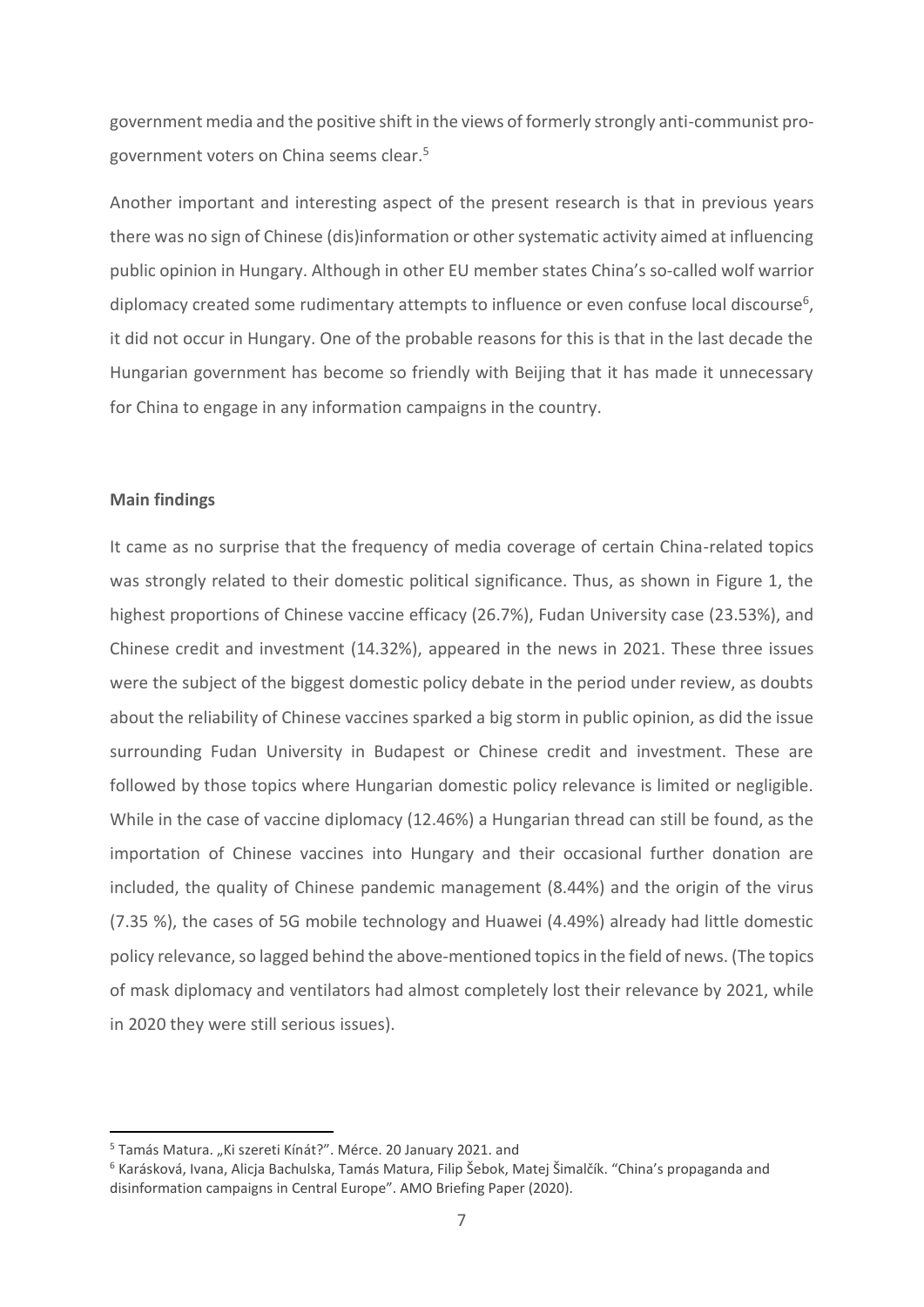



It is noteworthy that no pattern can be discovered in the field of topics that are more or less neglected by some media, that is, it cannot be said that media outlets closer to government or the independent and opposition press preferred certain topics or, on the contrary, ignored them. However, there are marked differences in the fact that a given news source has presented a topic in a more positive or rather negative form through its articles.

As can be seen in Figure 2, an average of all the examined topics in origo.hu, Magyar Nemzet, Kisalföld and hirado.hu (i.e. essentially the national broadcasting company) on the scale from -2 to + 2 presented significantly more positive messages than the neutral position. At the same time, hvg.hu, index.hu, telex.hu, Népszava, 24.hu and 444.hu mainly reported more negatively in matters related to China than the neutral position. The picture thus formed corresponds almost perfectly to the public opinion regarding the political affiliation of the examined media, i.e. the sources considered close to the government deviated to a positive direction, while the editorial offices known as independent or opposition deviated to the negative side of the spectrum. Only index.hu, which was already considered to be largely pro-government in 2021, stands out somewhat, but this is probably due to the fact that the declared goal after the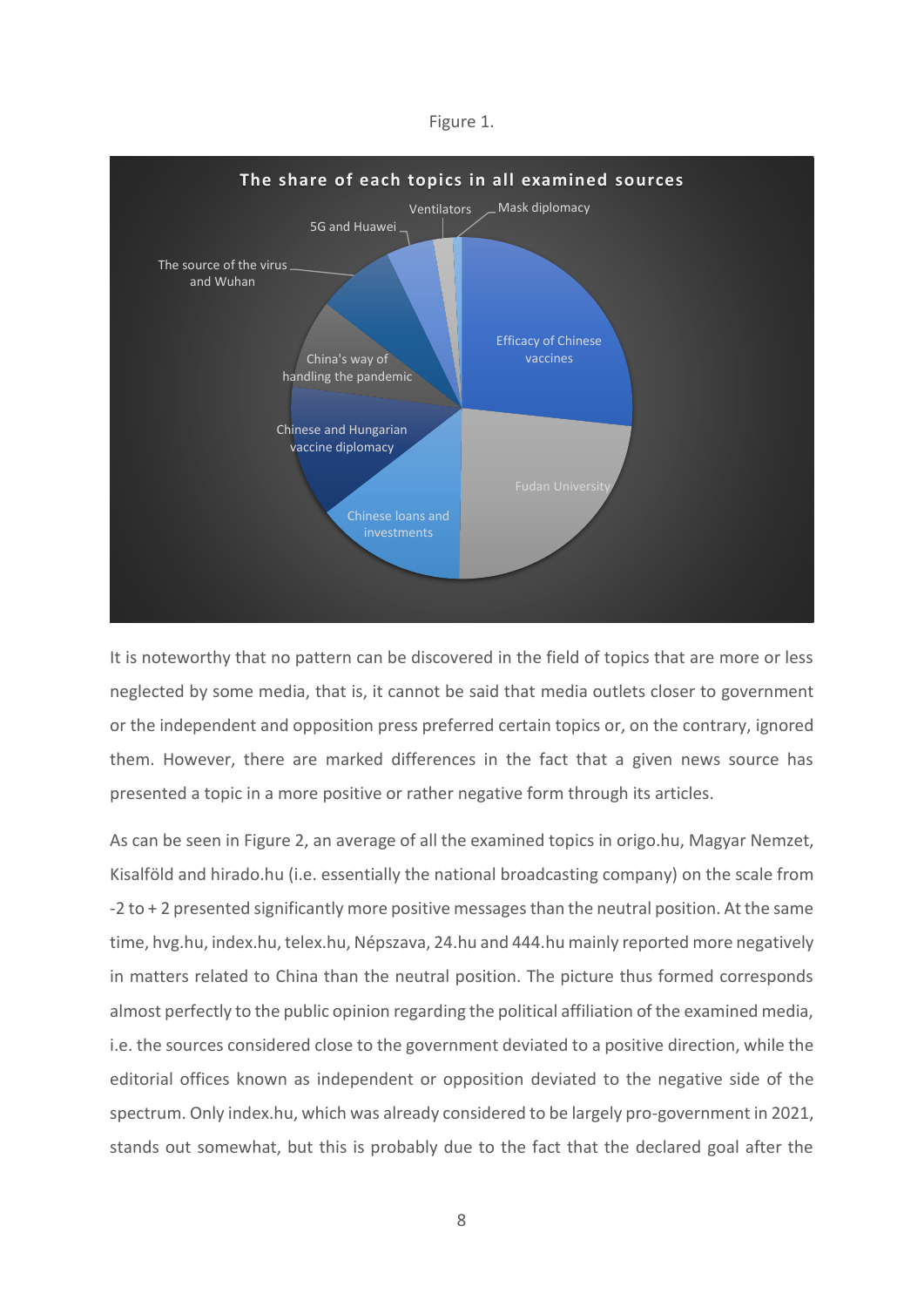takeover of the editorial board of index.hu was to maintain its acceptance by opposition readers as well.



Figure 2.

However, the same picture does not always emerge for each topic. Although the media outlets considered close to the ruling party have deviated positively from the neutral position in most cases, news about the origin of the virus and the city of Wuhan or the 5G/Huawei mostly painted a negative image of China in most media outlets. This can be explained by the fact that these two topics had minimal domestic political significance during 2021, had little relevance to Hungary, and for this reason the editorial offices mainly relied on the predominantly negative news of the international (Western) media.

The most frequently raised topic was the issue of the effectiveness of Chinese vaccines, which on the one hand literally appeared as a life-and-death issue in the media and on the other hand became the most politicised theme of the public discourse in Hungary. While the press, which is considered close to the government, focused on the reliability, proven technology, international prevalence of Chinese vaccines or presented the vaccination of Hungarian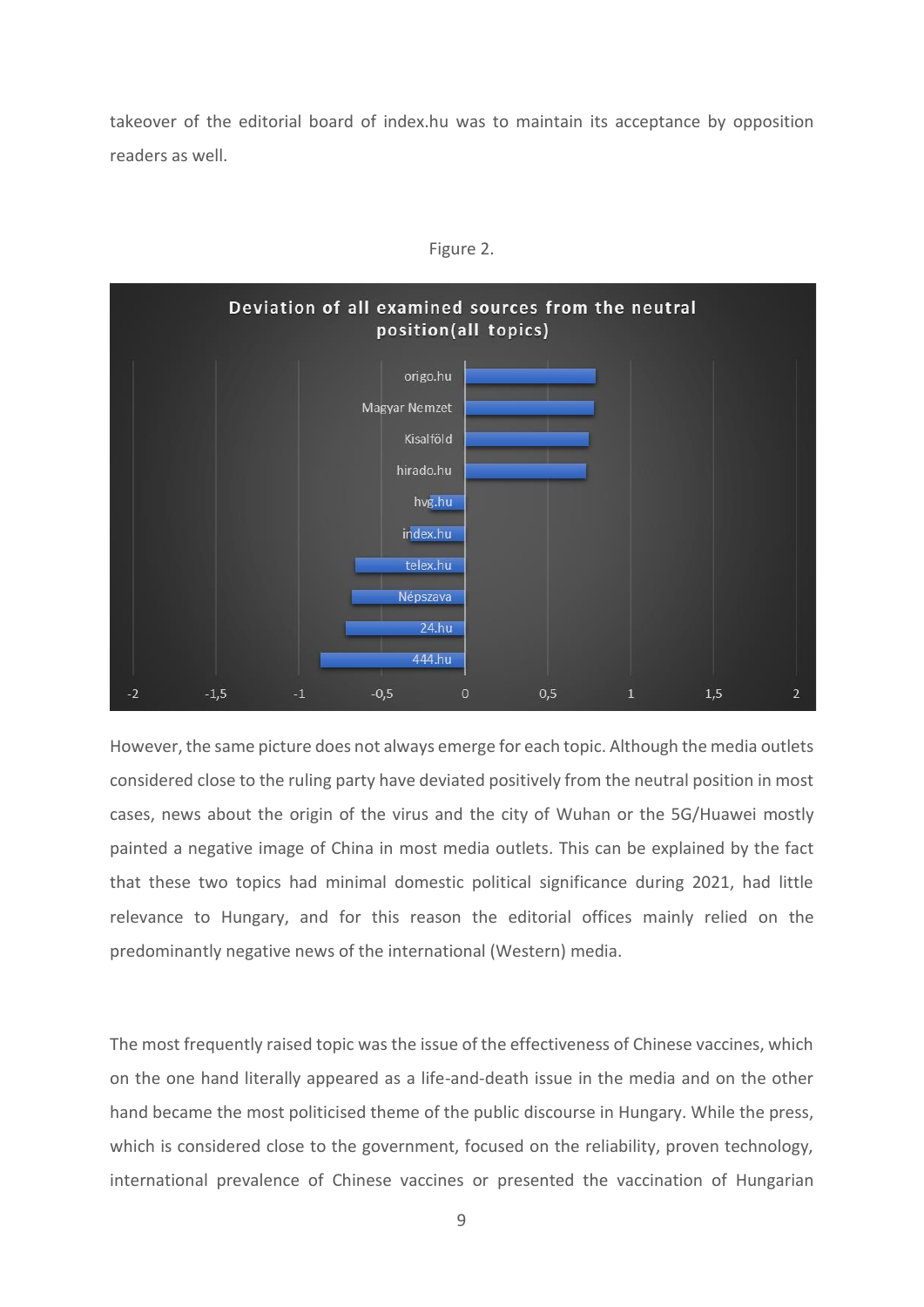celebrities, independent and opposition reports highlighted poor test results, incomplete documentation and negative international experiences. Overall, 32-37 per cent of all articles published in connection with the examined topics dealt with the effectiveness of vaccines in the case of origo.hu, Népszava, Magyar Nemzet and hirado.hu (with different tone, of course), while in the case of the other examined media outlets the proportion was slightly lower, but of course all the outlets dealt with the issue extensively.



Figure 3.

The issue of the planned Budapest campus of Fudan University aroused almost as much media interest. According to the news, the Chinese university would be built by Chinese workers, financed by a Chinese loan, and would cost Hungarian taxpayers HUF 4-500 billion (USD 1,5 billion). According to critics, all this would mean that the Hungarian state would spend more on the Chinese university than on the annual support of the entire Hungarian higher education system, and in their view, this would give Beijing an opportunity to boost its ideological influence or even to increase its intelligence activities in Hungary. However, according to the supportive comments, it is one of the best universities in the world. Occasionally propagandistic articles have emphasised that "fears of the opposition" were baseless, as Fudan has partnered with a plethora of Western universities, and Barack Obama, Christine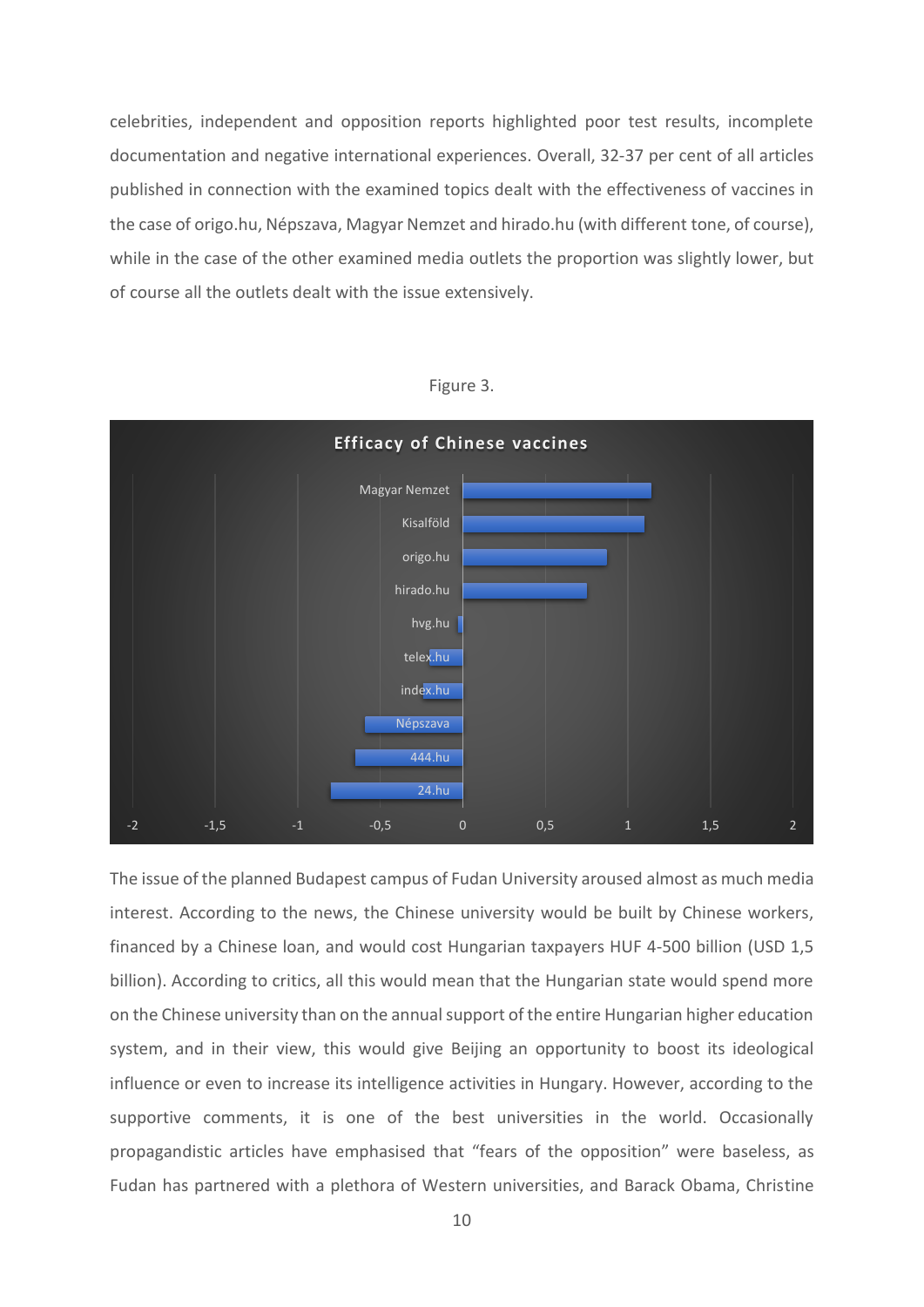Lagarde and even George Soros have spoken there. Telex.hu dealt with this topic extensively, devoting half of its articles relevant to this research to the case of Fudan, but we can also see a 37% share in the case of Népszava, while other media sources covered the topic in about 20 per cent of their articles. The amount of news about Fudan was greatly boosted by the fact that it was covered in the months leading up to the election, and for the first time, opposition politicians saw an opportunity to increase their support by criticising the Hungarian government's China policy (or even China itself). Thus, in connection with Fudan, it can be said that for the first time the issue of China-Hungary relations became a serious domestic political topic.



Figure 4.

Compared to the previously presented topics, the issue of Chinese loans and investments (including the Belgrade-Budapest railway line), received slightly less attention. Although the domestic political significance of this issue is clear, it was somewhat relegated to the background during the pandemic, as spectacular Chinese investments, including railway construction, slowed down in 2021. The image of the topic was determined by domestic politics, well-illustrated by the fact that it is not so much China itself that was the focus of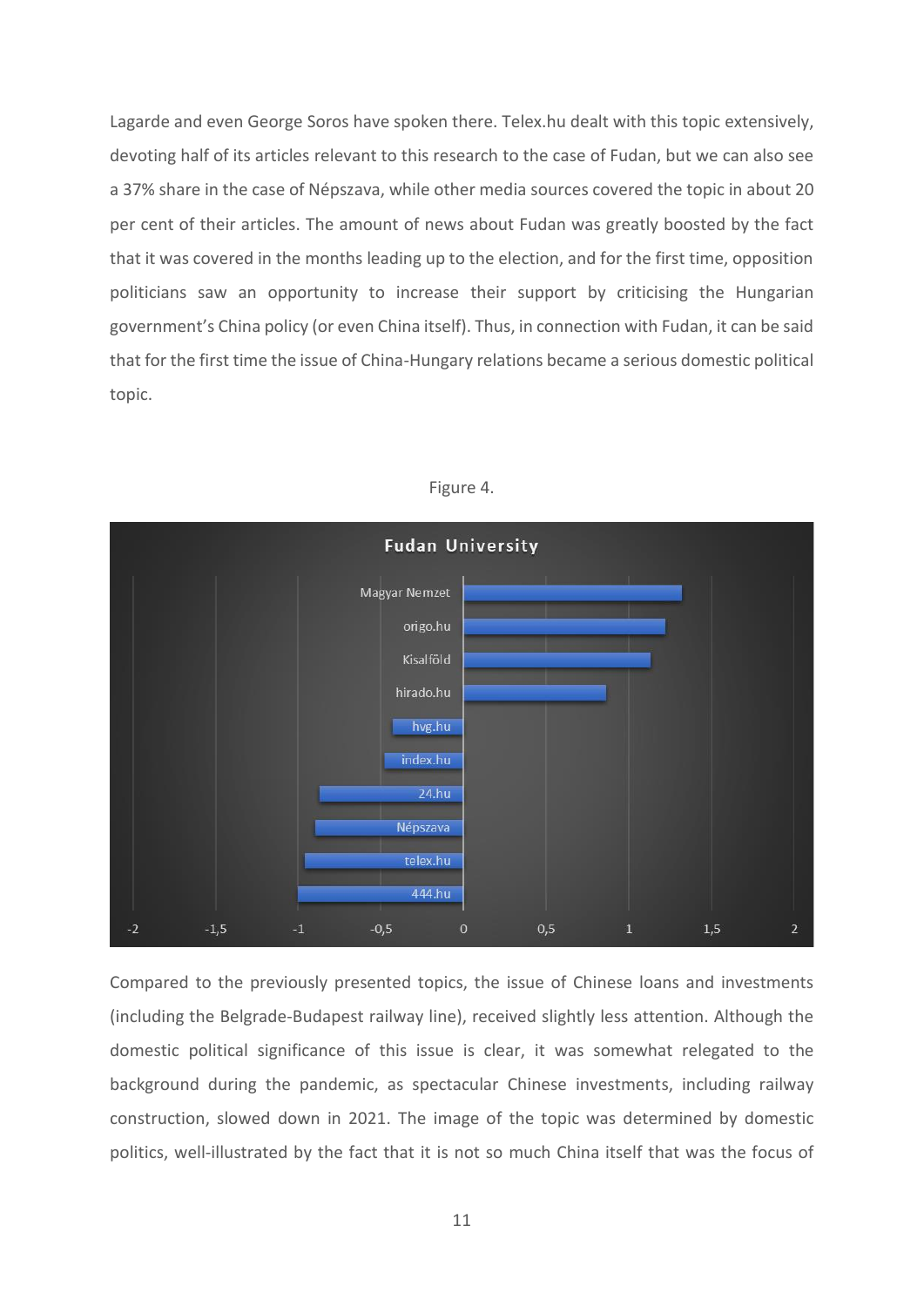critical comments, but rather the legal and financial conditions of investments. In other words, the renovation of the Belgrade-Budapest railway, for example, was less criticised for the involvement from the Chinese side, but rather for the costs of the project, the lack of transparency and the secrecy of the Hungarian state, and for the high probability of corruption. All this, of course, indirectly casts a shadow on China itself in the eyes of the readers of the critical media outlets. On the other hand, according to the positive narrative, the modernised railway connection would make Hungary a logistics centre, strengthen its relations with Serbia, make Hungary an important station on the Silk Road, and constitutes a strategic move towards rising (Eur)Asia.





Compared to the topic of the efficacy of Chinese vaccines, the vaccine diplomacy of China and Hungary received less attention, as only 12 per cent of all articles examined reflected upon the issue. The media sympathetic to the government mostly preferred news of vaccine shipments from China to Hungary, which emphasised the success of Hungarian foreign policy in this area and, of course, provided a number of photo opportunities for politicians receiving vaccines at the airport or announcing the departure and arrival of shipments. The critical media approached this topic from two directions. On the one hand, it reported on the importation of Chinese vaccines, but did not fail to mention the negative international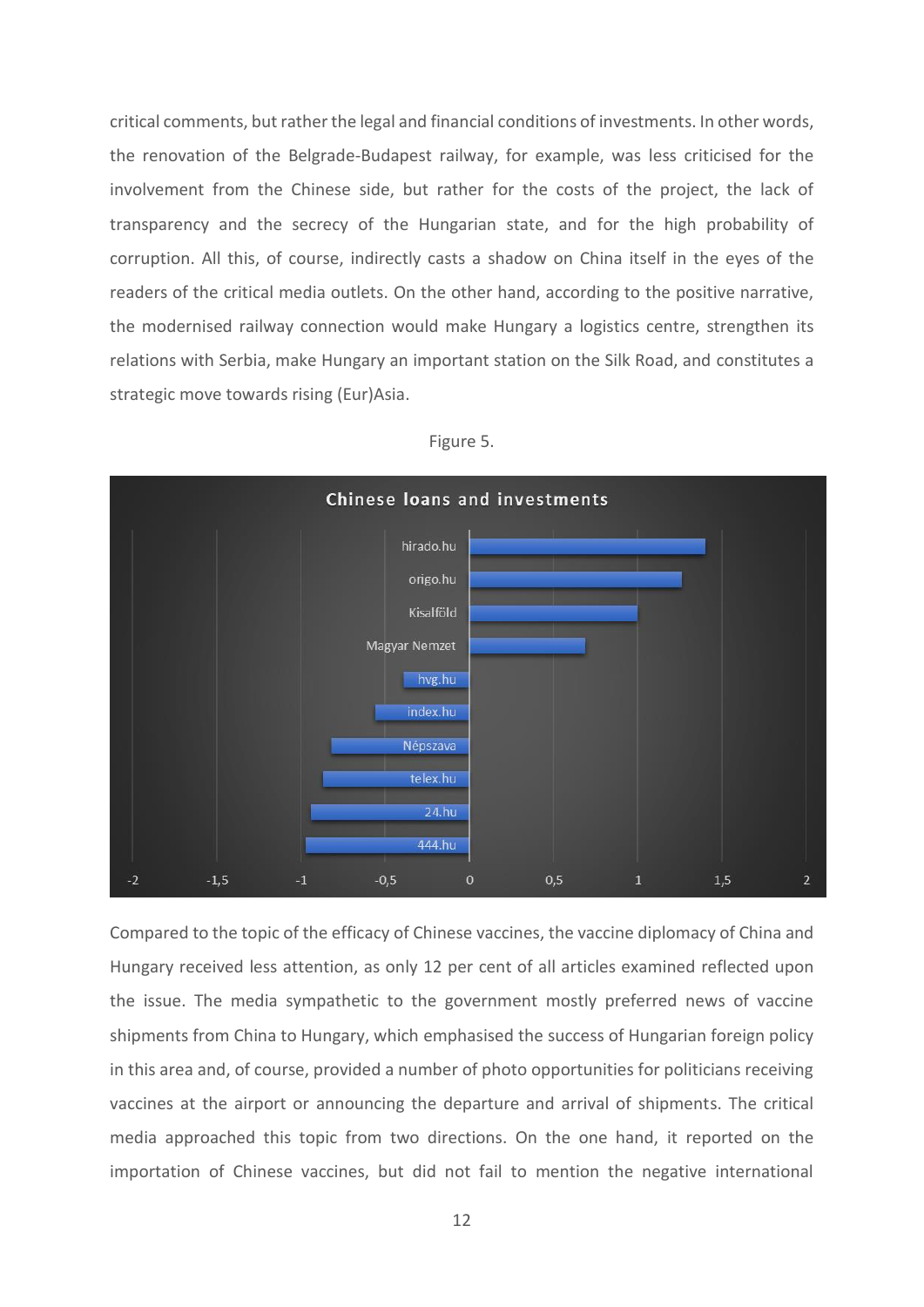experiences with their effectiveness, and especially dealt with the special conditions of the Hungarian procurement, suppliers and the dramatically high price of Chinese vaccines. In addition, the role of Chinese vaccine diplomacy in the world emerged in a number of critical articles that often viewed Chinese vaccine diplomacy in other parts of the world, as an effort to gain influence or strengthen the business interests of Beijing.



Figure 6.

In the case of other topics, the Hungarian domestic political factor clearly decreases, so the usual pattern of pro- and anti-China news sources fades away, and the polarity between the tones of media outlets decreases.

As the quality and nature of Chinese pandemic management had little direct effect on Hungary, the strength of negative and positive fluctuations visibly decreased in the case of most media sources. Of course, the number of articles with a neutral position was also increased by the fact that China was able to present successes at this stage of the pandemic. A negligible number of infected people were found compared to the country's population, and zero-covid policy seemed to work. All this, of course, was offset by the often-authoritarian nature of the instruments used by the Chinese state, and by the strictness of total lockdowns.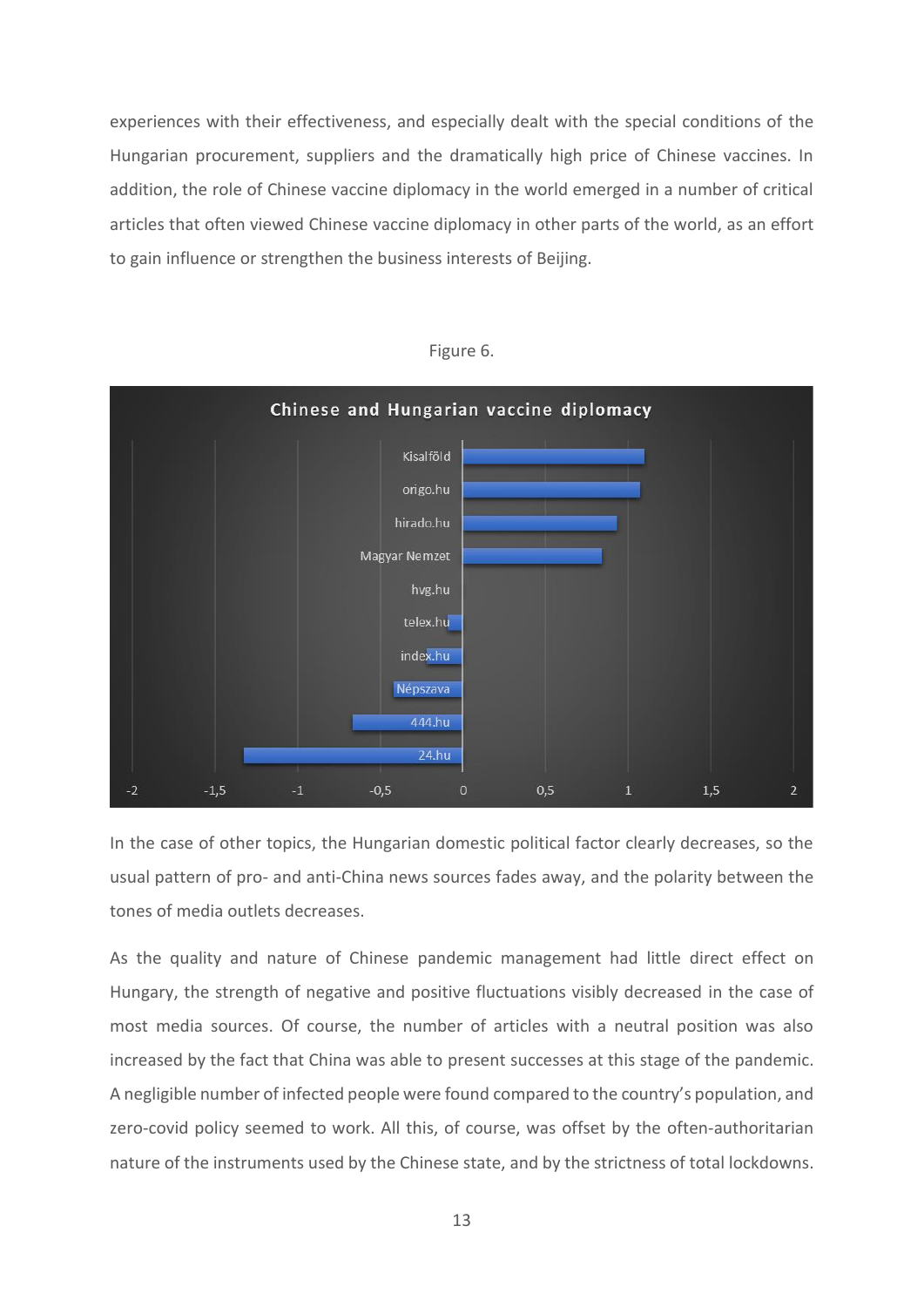The news coverage often did not go into detail, nor did it highlight the positive or negative aspects of Chinese pandemic management, it was mostly limited to mere facts and figures, making them ill-suited to influencing readers' perceptions of China.



Figure 7.

Of all the topics examined, the origin of the virus and the case of the city of Wuhan stand out the most, as all the media examined here painted at most a neutral but rather a negative picture of China. The lack of positive news can be explained by the fact that the questions surrounding the origin of the virus obviously had no domestic political implications to Hungary. Actually, the presentation of the Chinese origin of the virus may have served the interests of the Hungarian government. The dominance of the negative press coverage may also have been boosted by the fact that the domestic press could only rely on foreign sources on this topic, and the Western media was mostly negative about China concerning the origin of COVID-19. Beijing's meddling into the WHO's investigation in Wuhan received particularly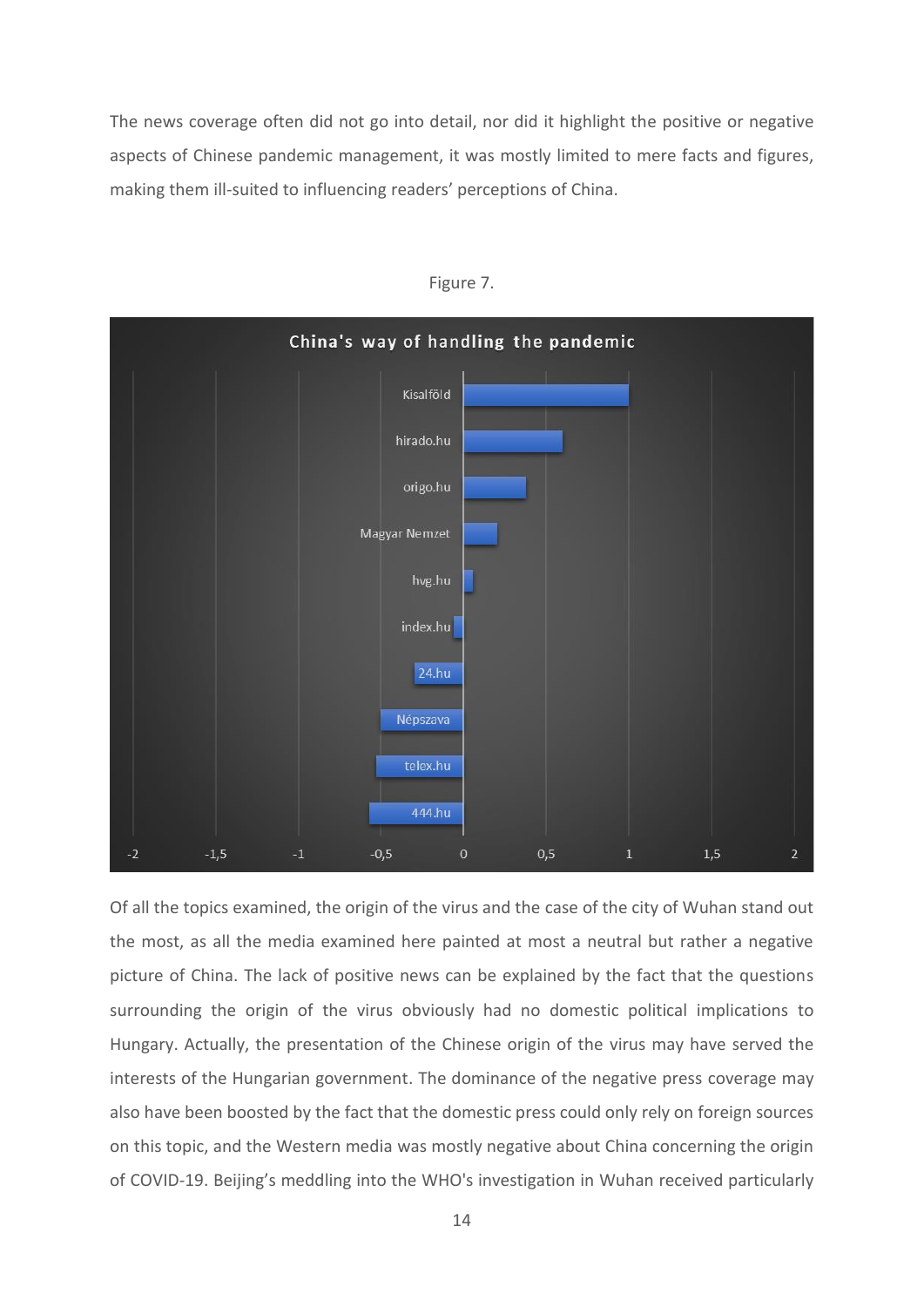unfavourable coverage, just like allegations (sometimes conspiracy theories) that the virus had escaped from a Chinese laboratory and that the PRC was trying to obstruct international investigations into its source. As far as we know, the COVID-19 pathogen did originate in Wuhan and the Chinese authorities were not really at the height of the situation in the first weeks of the outbreak of the pandemic, thus it would not have been easy to present positive articles on this topic.



Figure 8.

Although the involvement of Chinese companies in the deployment of 5G telecommunications networks used to be an important topic in previous years, by 2021 the pandemic and the results of U.S. actions against Huawei sharply reduced press interest in the topic. Barely 4.5 per cent of all articles examined concerned this issue. Although there were articles that conveyed extremely positive messages by the Hungarian government about the importance of 5G networks or about Huawei's excellence, those articles did not dominate coverage even in the pro-government press. Articles with a negative tone mostly voiced concerns expressed by the United States that 5G is a critical infrastructure and Chinese companies and the Chinese state should not be allowed to participate in the development of such networks. Other critical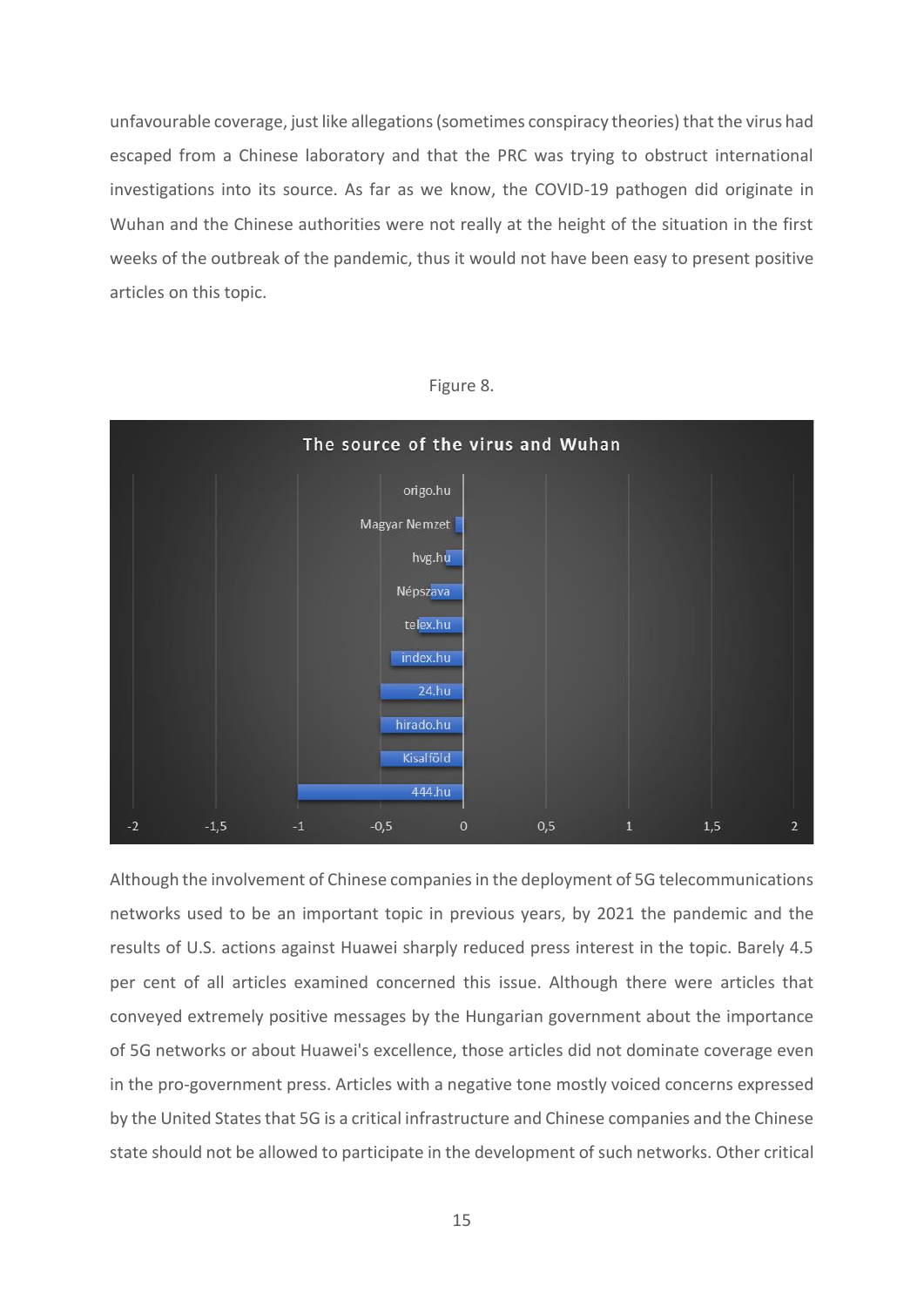articles targeted Huawei's alleged wiretapping cases or the reservations by other countries against the Chinese company. However, it is important to stress that so few articles were published on this topic during the period under review that the results could not be considered authoritative in the long run.



#### Figure 9.

#### **Conclusions**

Conclusions from previous years' research remain largely valid. The position of the Hungarian media regarding China largely depends on how the given media outlet relates to the Hungarian government. That is, the image of China is largely determined by the logic of domestic political camps.

The People's Republic of China or its political and economic system is rarely praised even in the pro-government press, while opposition and independent sources are most critical of the Hungarian leadership's China policy, but often China itself gets into the crosshair. Based on all this, it can be stated that China does not have a strong and systemic influence on the